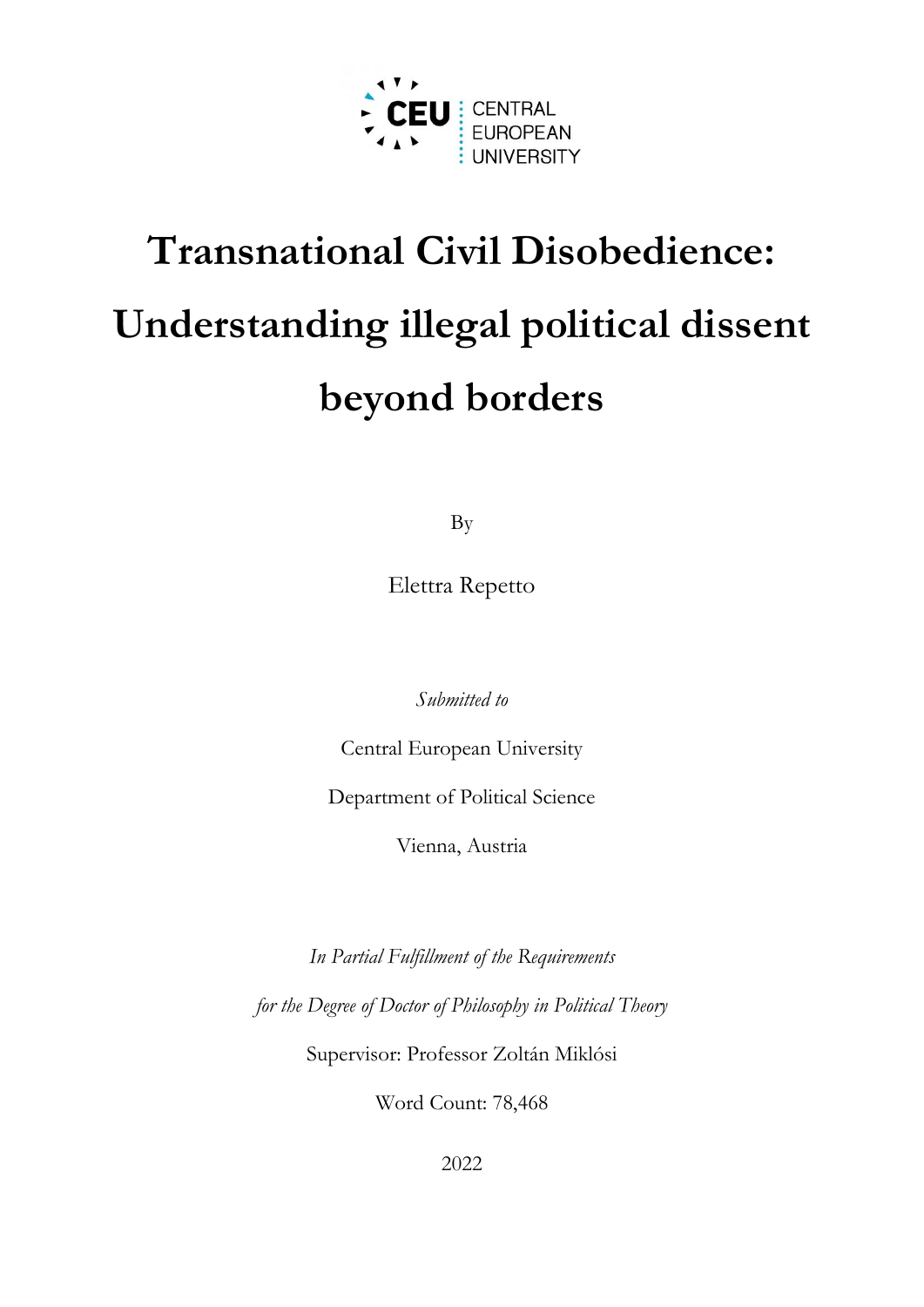# **DECLARATION**

I, undersigned Elettra Repetto hereby declare that this dissertation contains no materials accepted for any other degrees, in any other institutions. The dissertation contains no materials previously written and/or published by any other person, except where appropriate acknowledgment is made in the form of bibliographical reference.

Vienna, the 28<sup>th</sup> of February, 2022

Elettra Repetto

Flatter Referio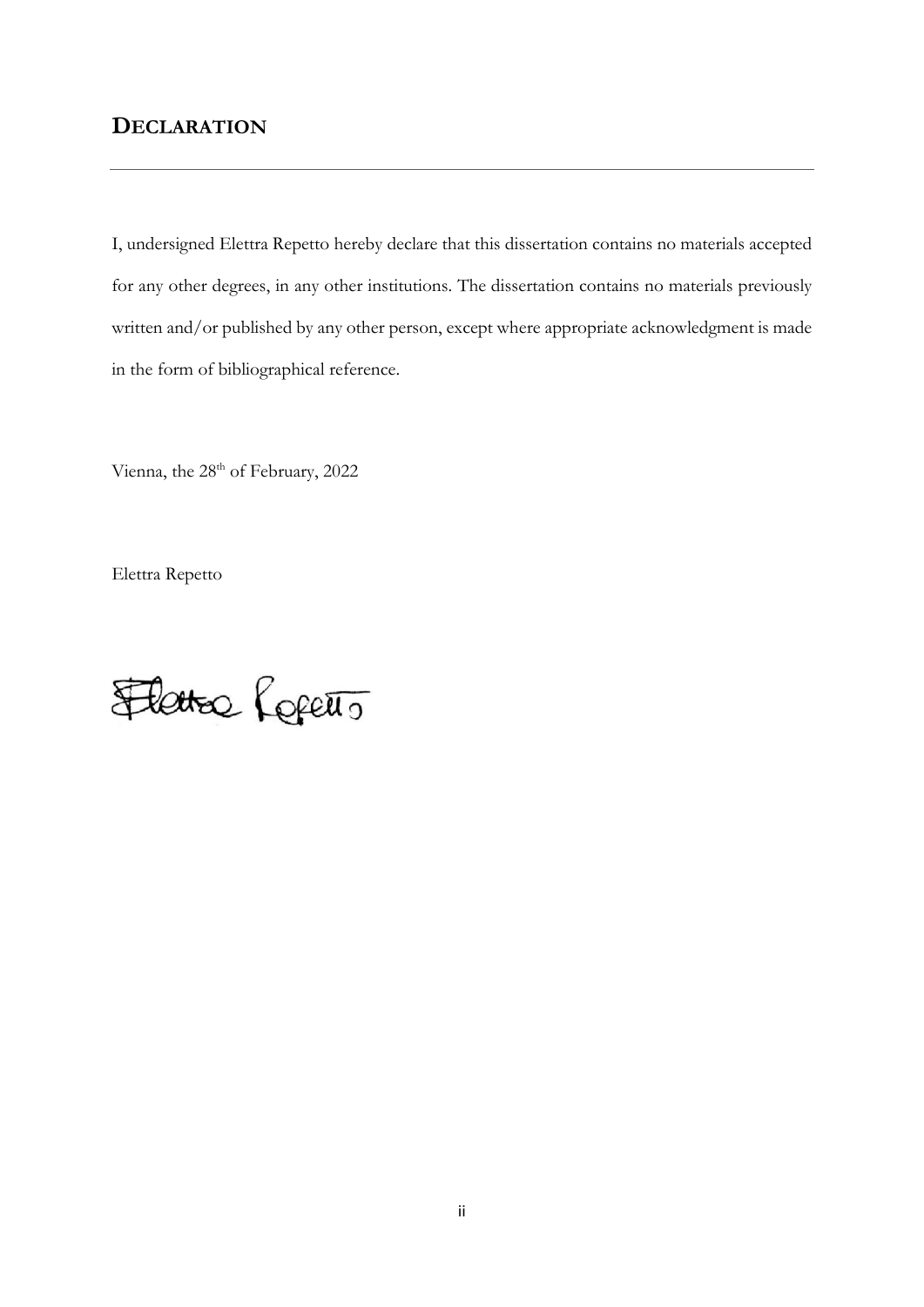*To the women in my life,*

*And to those who risk being imprisoned for protesting the war*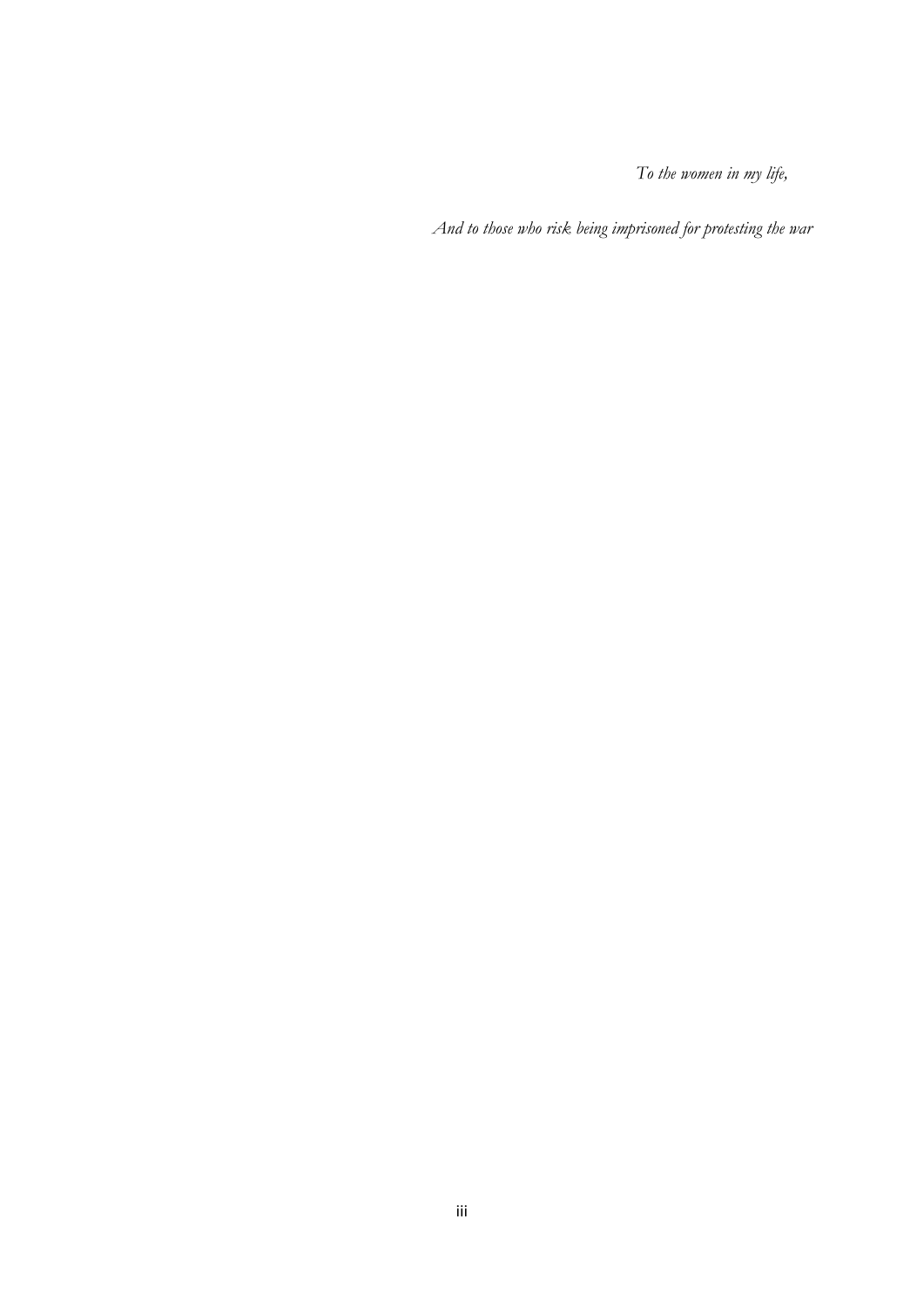### **ACKNOWLEDGMENTS**

I have closed my thesis in a moment of war when food and shelter and being able to communicate with loved ones are the important things to worry about, surely not philosophy. My last days of revision, the days I had left for being able to concentrate on the minutia, the formatting, the acknowledgments, those days I had figured as being relaxing, have been completely absorbed by the news about Ukraine and waiting for messages that confirmed me my friends were safe. Friends I would not have met if I had not entered CEU and whose names belong here, in the acknowledgments. Revising my work seemed such a trivial activity, but then I have realized that even in war people need more than food and shelter and that any work of abstraction remains important even when others are the main necessities for survival. For this thought alone already, some people know I owe them my gratitude.

As for this particular piece of work, there are many people I want to thank.

First of all, I would not have pursued a Ph.D., if it were not for Ian Carter who has been my supervisor when I was still studying political theory in Italy, and Graham Finlay under whose supervision at UCD Dublin I wrote my MA thesis on disobedience.

Then, I am surely indebted to Zoltán Miklósi, whose brief and precise comments obliged me to not be carried away by my activist nature, making my thoughts clearer, and bringing me interesting questions to reflect on. I am also grateful to Nenad Dimitrijevic, whose enthusiasm for my work gave me confidence more than he might imagine and whose interest in his field transmitted me a passion for constitutional theory I did not know I could have. Naturally, I also owe a great thank you to Janos Kis whose capacity to identify not simply present, but future issues will always amaze me. Finally, thank you to Renata Uitz for her precious comments in the very early stages of this research. Most importantly, I am grateful to my panel for having criticized me in constructive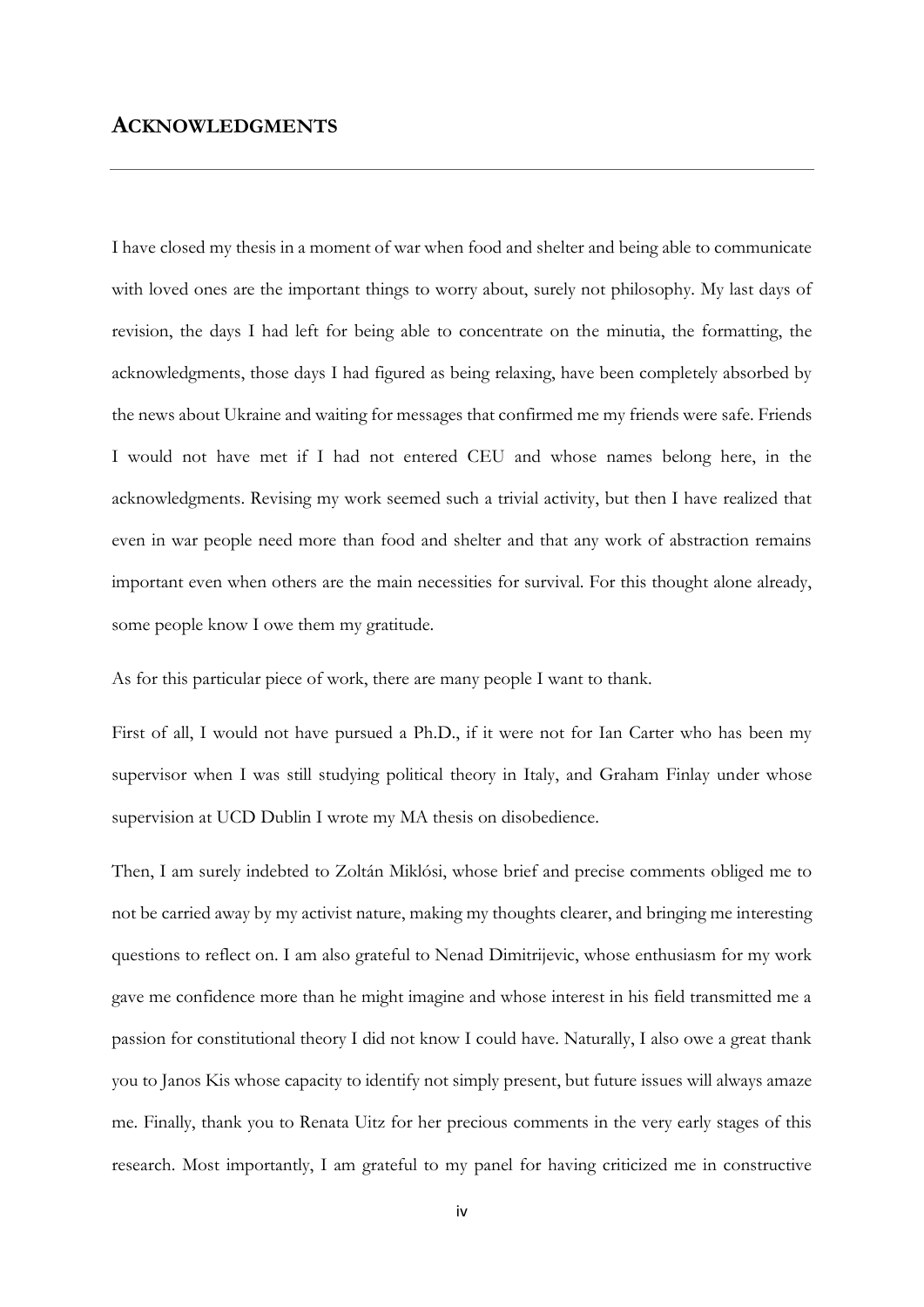manners, gracefully, always treating me with a respect that I discovered is not as common in academia. I am happy to have worked in an institution that promotes collaboration over competition, a university I tried to save from the government's attacks because I, like many others, genuinely cared about it.

The informal chats I had with Andres Moles helped me clarify some ideas I was not capable of properly formalizing myself and I need to thank him for this. Thank you to Miki, your thinking my work was valuable surely made an impact on me. This research also benefitted from discussing with my colleagues, most importantly Dragan Kuljanin. His comments and the conversations I had with him greatly improved this work, and some of the questions I ended up exploring came out of our chats. Giorgia Brucato impressed me with her capacity to spot problems and solutions and a part of this work is simply a redefinition of a brief exchange we had while protesting together to support the independence of the Hungarian Academy of Science, where this work was firstly presented in its primordial stages, years ago. Thank you to Zoltán Gábor Szűcs for organizing that first seminar.

The attention I put to the movements of the '60s and the origins of disobedience derive from my period at the University of Cornell, NY, where I had the pleasure to work with Alexander Livingston, whose focus on Martin Luther King deeply influenced my understanding of civility.

Throughout the years I have presented at different conferences and seminars and attended different Schools, and I owe much to all of those who commented on different parts of my research. From the participants to the Princeton-CEU conference to those who took part in the CEU POLEMO symposium to those at the University of Manchester at the MANCEPT workshop, to the audience at the San Raffaele University in Milan, to Luigi Caranti who invited me to the University of Catania. And then, of course, I am grateful to have participated in the students-organized Post-university conference where I could discuss the importance of a more applied theory, that reconnects with the world outside.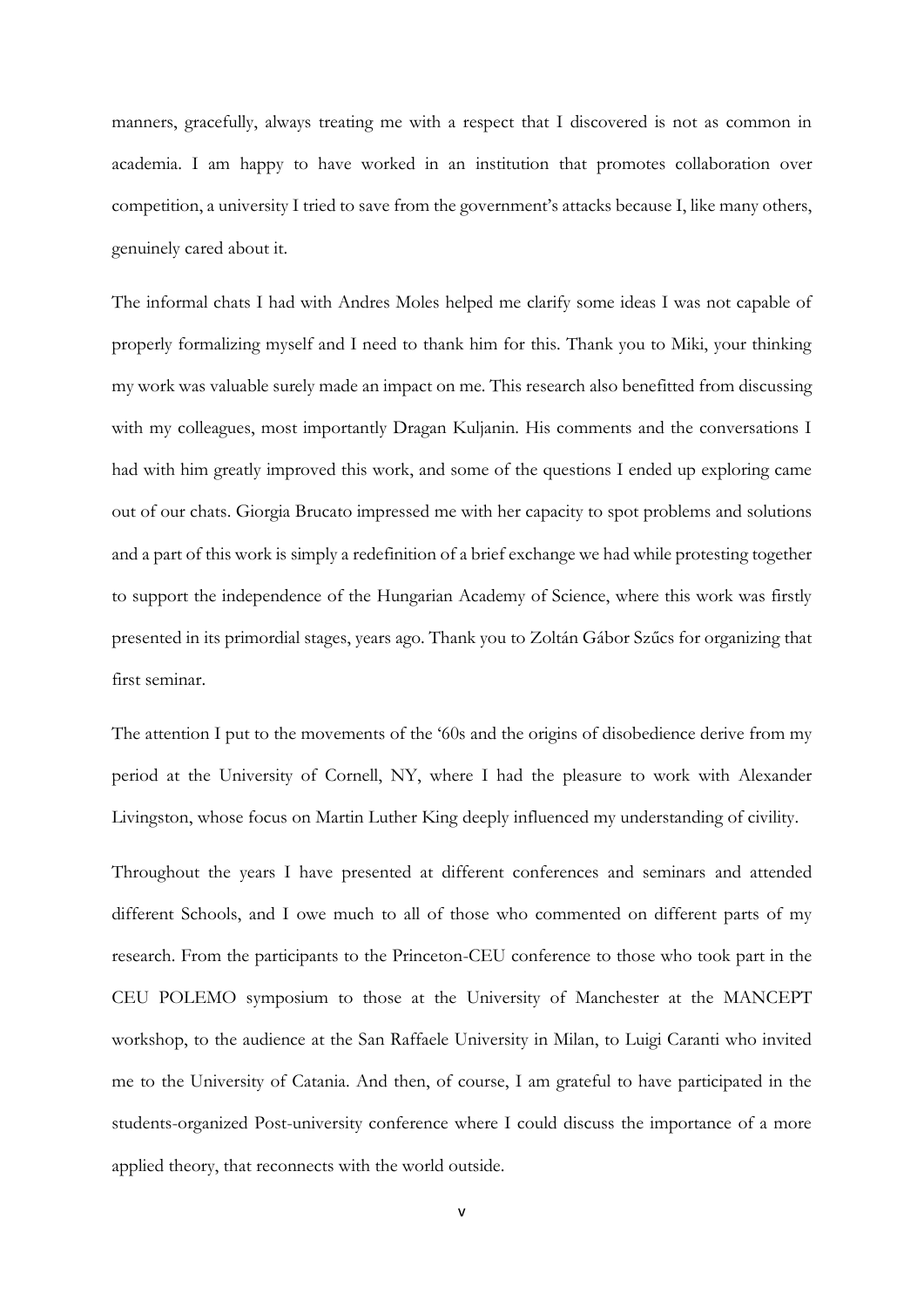This work owes much to non-philosophers as well. Even outside academia, people showed interest in disobedience and so I was asked to present my work in public spaces, most notably at Kelet Kávézo - surely having enthusiastic friends there, like Tom, played a part in being invited. Violence was a difficult topic to approach on the occasion of the  $20<sup>th</sup>$  anniversary of the G8 in Genova, Italy and yet I am particularly thankful to DiEM25 Genoa for inviting me to talk about it, in particular to the organizers, Giovanni Gaggero, Roberto Mulargia, and Alessio Raffo.

An immense thank you goes also to the amazing, patient, and helpful people working in the offices of CEU. It is because of them that I have not missed my deadlines to get my grants, so thank you Eszter Fügedi, Erika Toth, Agnes Leyrer, Tunde Szabolcs, and particularly to Krisztina Zsukotynszky, for having welcomed my first day at CEU. It is also thank to you that being at CEU has been such a blast for me.

Of course, these years would have been much less fun if it were not for the people I met in Budapest. The people I have shared the two PhD labs with are responsible for some of my greatest waves of laughter, and I want to thank them all for having also shared tea, food, and advice with me. The lab was the place where improbable friendships could blossom and I will always cherish my time there. The two Peters, Alfredo, Akos, Angelo, Mankong, Daniel, Stan, Andras, Felix, Miles, Daniela, Alex, thank you. But also thank you to Jenna for having trusted me to coordinate the migration research group and having introduced me to Nena's *99Luftballons.* And then what can I say about my cohort? We became friends so easily. They are a group of terrific people who have been a great support system these years, even during the pandemic. Our dinners, our postprospectus getaway together, our parties made me feel at home. A special thank goes to the girls. Liza, Burta, Jackie, Asya, I feel so lucky to have you in my life, thank you for helping me refurbish my apartment in eco-friendly ways, for feeding me with pancakes, and for the talking, even across the ocean. Most importantly, thank you for teaching me what sisterhood means and for your presence, even in emergencies. And of course, I have to add Giulia, with whom I feel I have been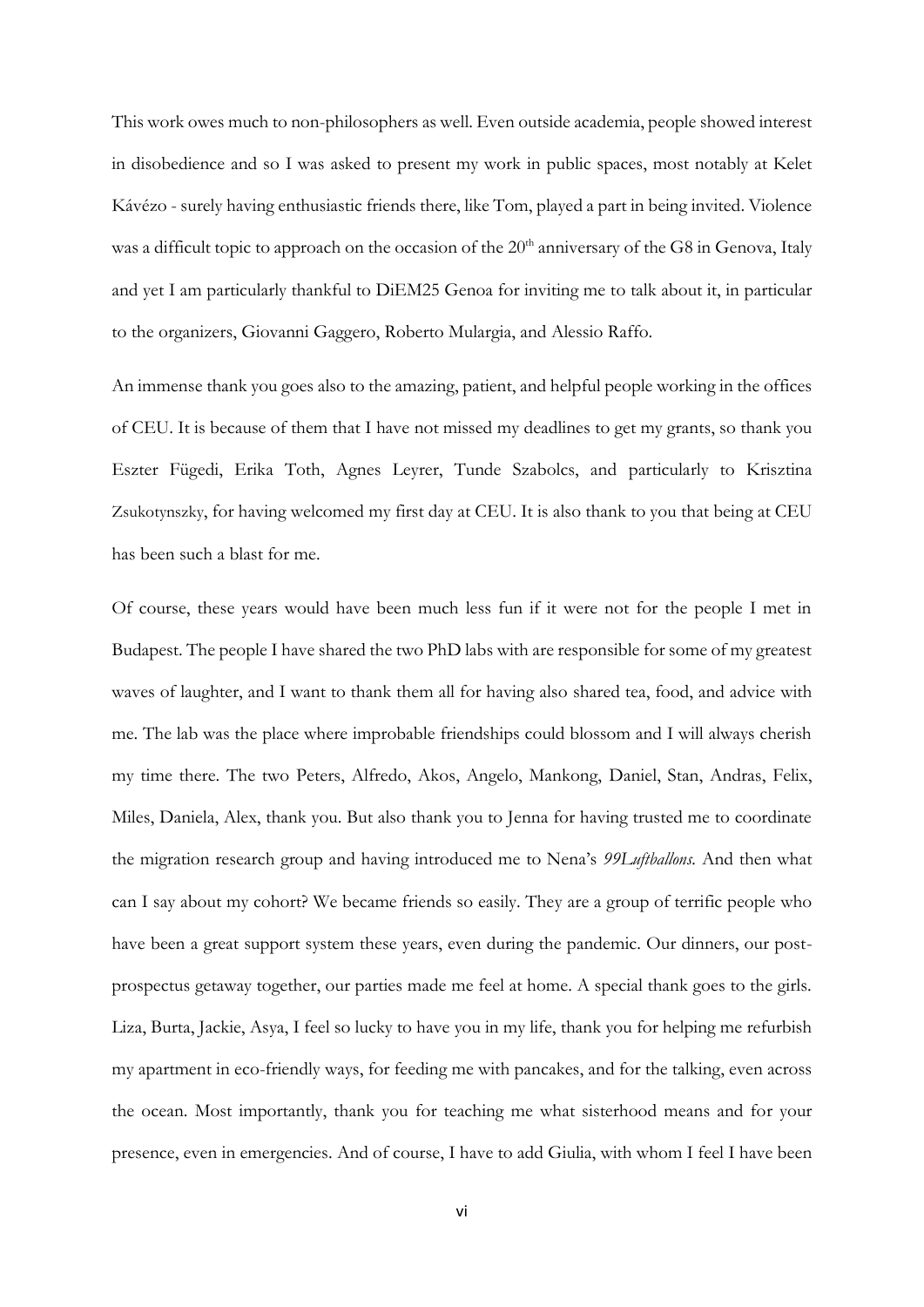friends forever. I do not have enough words to say thank you to my original Dob Utca 31a family, Alberto, and Nika, there would be too many things to say, dad jokes, superb food and smiles to remember, but you know how important and special you are to me. Alberto, the man who travels with radicchio and shirts. My Budapest life will always be linked to you and my little red Csillag.

I ended up at CEU after I collaborated with Verzio, the International Human Rights Documentary Film Festival in Budapest where I met the enthusiastic Hannah and Gergely (whom I have called by his surname for months), the funny Lucie, and Jitske, whose friendship means the world to me.

All these Budapest-based people made my life very happy and my work very enjoyable.

But I was lucky enough to meet incredible and talented people at Telluride as well, Nadine, thank you for the dancing, Piyawat, Daniel Reza, thank you for your freedom in writing music, Krystal, thank you for the doubts and the talks and the books, Omisha, thank you for the liters of tea. It was refreshing to count on Duhan's British humo**u**r while in the US, and I will always thank her for helping me be safe while trying to leave Ithaca during the pandemic. Ellen, I am still waiting for you in Italy.

To my family, thank you for much more than I can express in words.

To all the other precious people I am lucky to have in my life, from Italy to France, to Greece, to Mexico and the world, to old friends and brand new ones, to those I grew up with and/or I am still growing up with and who have not read a single word of what I have written but who have supported me, hosted me, made me laugh, trusted me driving, made me think and made me feel I was not an impostor, thank you. For being there, and being there regardless of whom I become.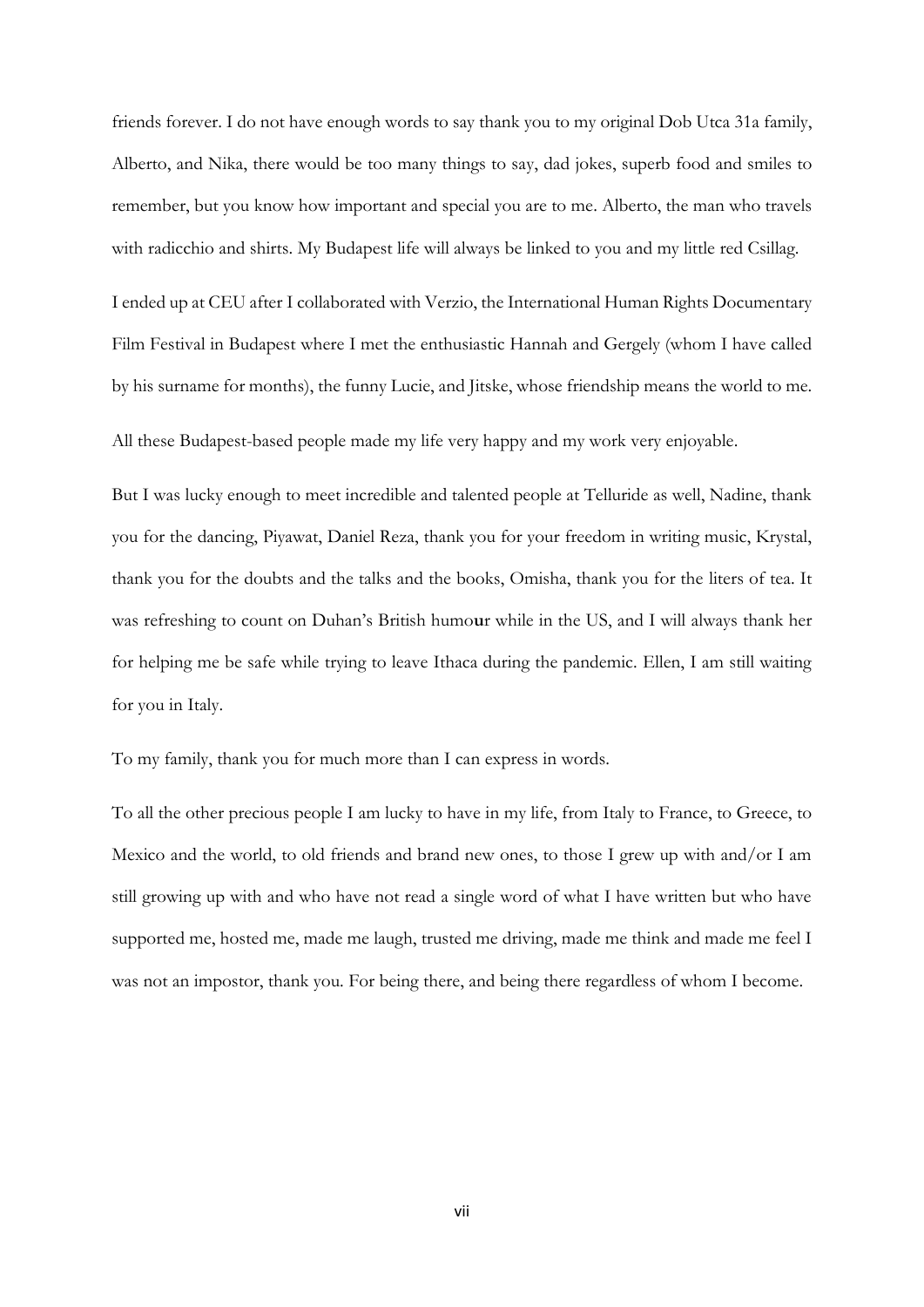This thesis reviews the concept of civil disobedience as defined by Rawls, expanding it beyond borders, and focuses on its consequences, especially the unintended harmful ones. The main features associated with disobedience, its political and civil nature, its nonviolence, and its communicativeness are analyzed and tested transnationally while I also focus on the agents of illegal political dissent and their motivations. Departing from an understanding of disobedience where citizens were the agents par excellence, I introduce migrants but also digital actors such as hackers and whistleblowers as the new agents of change, alongside social movements and NGOs. Their disobedience is transnational in its crossing borders in diverse ways I will explore, as it addresses transnational targets and denounces problems that affect the world or different states in the same way, like climate change. To justify such acts, on the one side, I focus on the wrongs disobedience normally contests, i.e. violations of rights, the lack of political participation, the unconstitutionality of the law, but I also introduce the possibility that civil disobedience is justified when it legitimately responds to a serious threat in a preventive manner. On the other, I deal with the natural duties that each of us has and that apply globally, and that in some cases can justify disobedience or even make it an obligation when we cannot discharge our duties otherwise. The last part of my thesis is dedicated to the consequences of *transnational* civil disobedience (TCD), and explores whether TCD could still be justified the moment it causes damage to people, who are not bystanders, and who are already disadvantaged or are exactly those protesters wanted to help. My answer involves considering human beings as autonomous and forces protesters to take into account the interests of the people they are protesting for or who might be in some way affected by their disobedience. This requires protesters to take into account the possible affected parties in planning their protests, both making sure protesters do not act on others' behalf without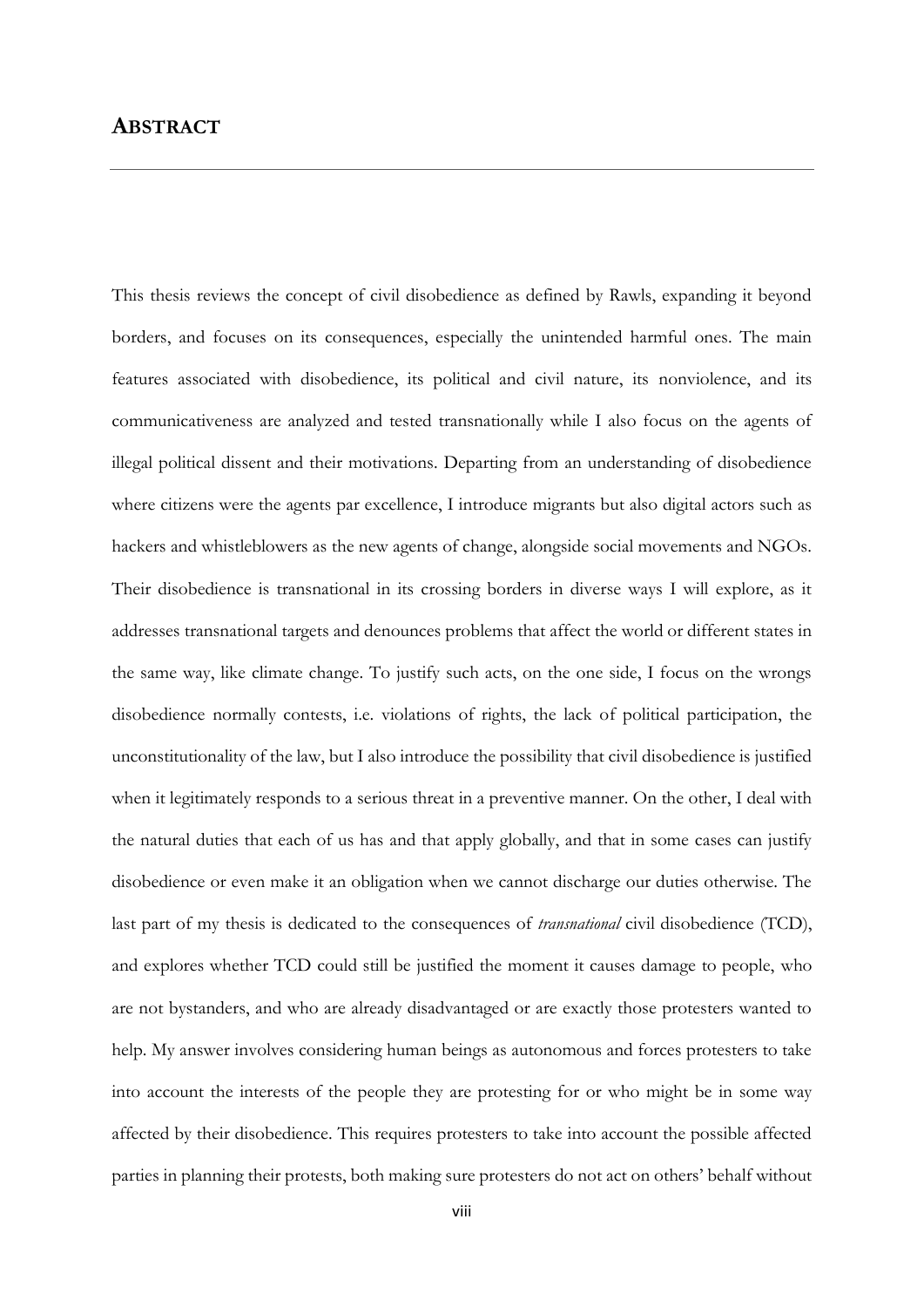them knowing, and, later, discharging the duty to redress those they may affect. This holds true even when their protest is morally motivated and all things considered just and good. Here, the specific agents on whom the duty of reparation falls, as well as the methods to redress people are only hinted at, and open to a new direction of research.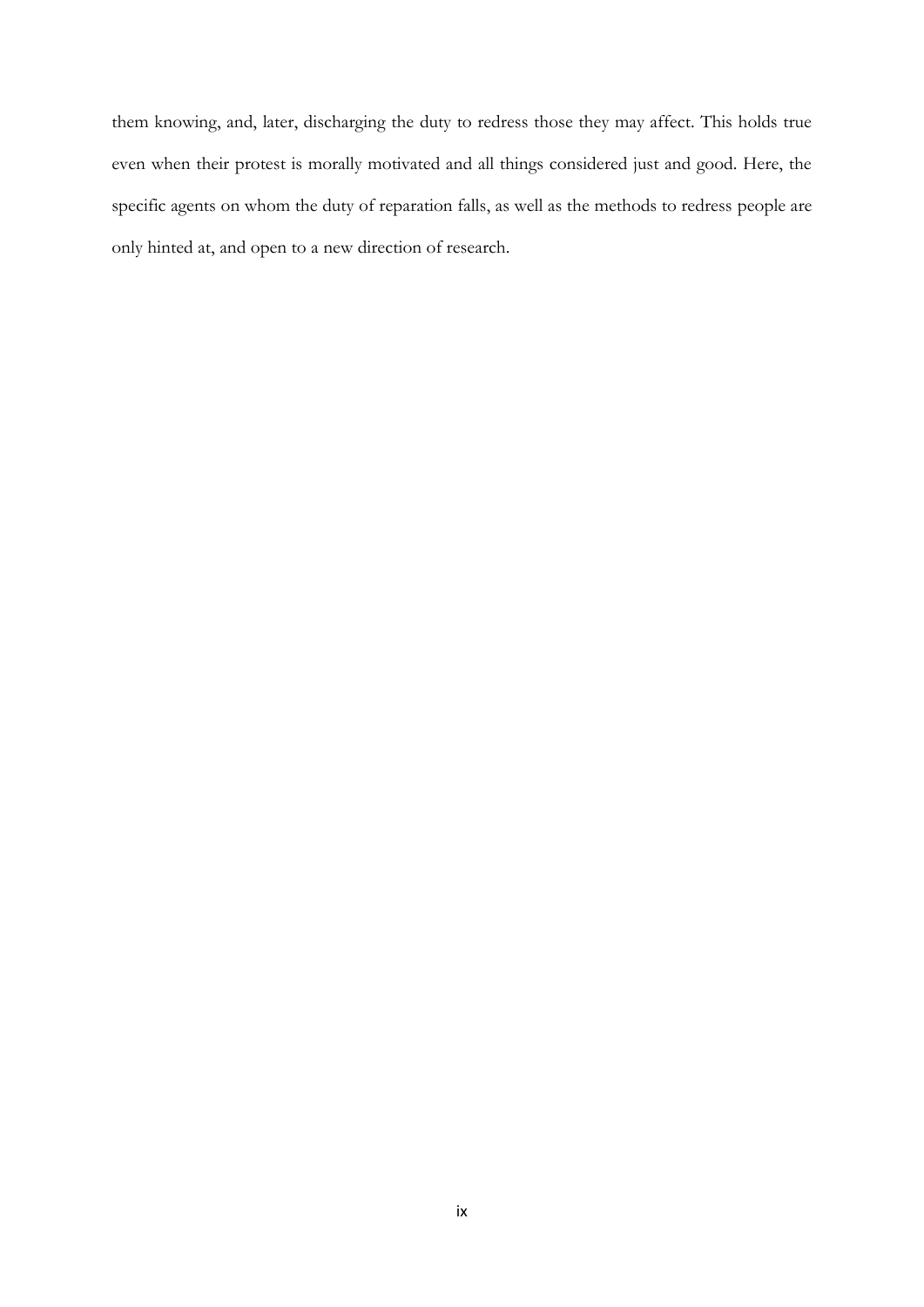*These days, Ukraine is under attack. Russia has decided to invade the independent Republic of Ukraine and has started bombing indiscriminately the entire country, hitting airports, public buildings, schools, and hospitals. People are hiding in schools basements transformed into bomb shelters and sleeping in the metro. Before such a horror, Russian people went to the streets and protested. Hundreds have been already arrested and many more will be. Anonymous, a collective of hackers, has taken down Russian governmental sites to oppose the decision to wage war. Legal protests and demonstrations of support are being organized everywhere in Europe. My thesis ends these days, not only with an unjust war but also with the images of people who oppose it, by being ready to be put in prison to defend others, to support others, to not be associated with a war of aggression that, like any war, will only bring poverty and sufferings, wounding people long after the explosion of the last bomb.*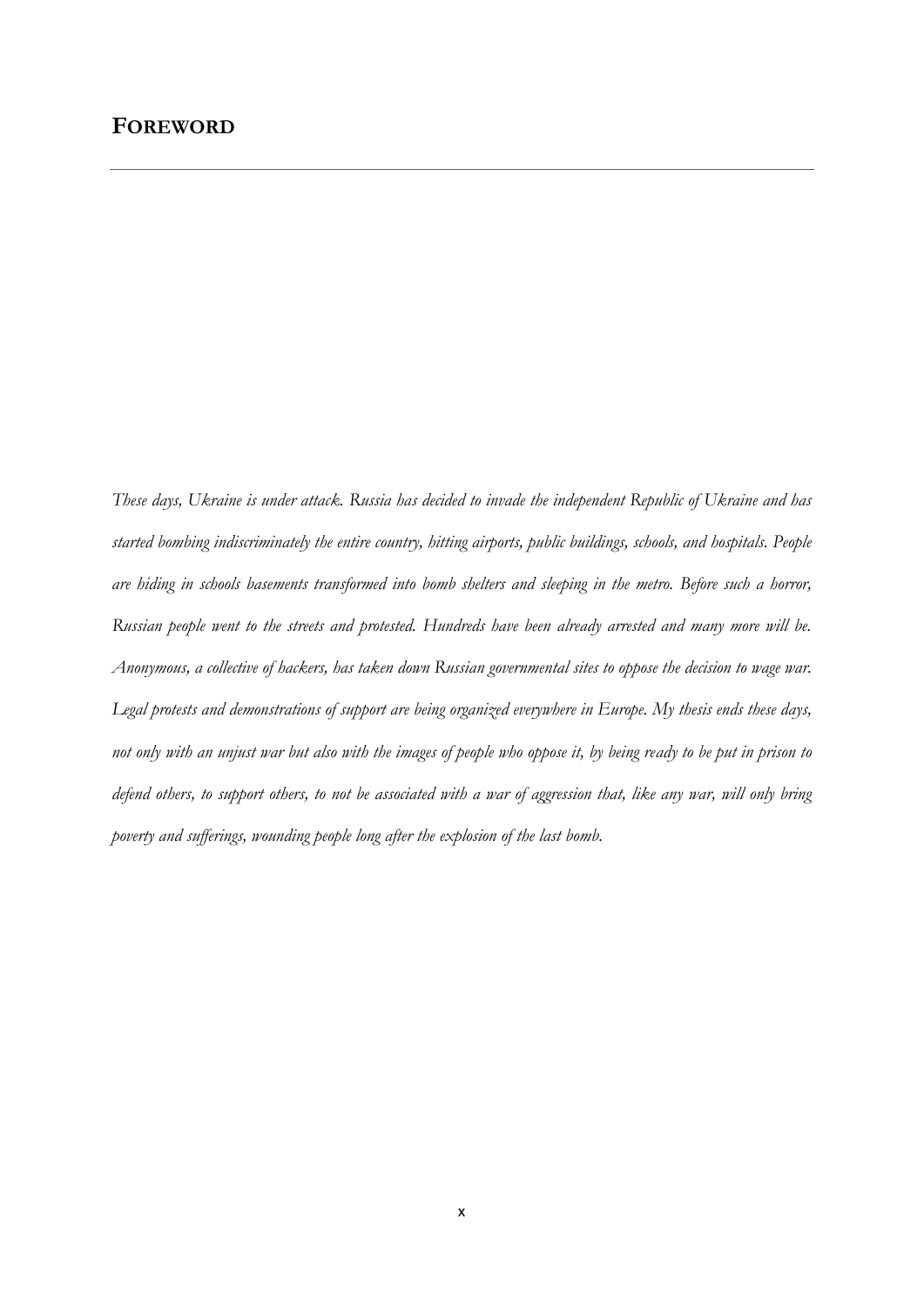## **INTRODUCTION**

*Let your life be a counter-fiction to stop the Machine.* 

#### H. David Thoreau

I entered CEU when it was still in Budapest, before the government decided that it was an institution non grata. A few months later, protests to save CEU started and accompanied my own research for months. At the same time, Trump got elected as President of the United States, which prompted other protests, and the Black Lives Matter movement grew after yet another killing of an African-American. While the demonstrations and occupations I witnessed and took part in were legal, they helped me shape the argument I am presenting to you here, and obliged me to question the legitimacy of the agents that could occupy a square and of the means they could legitimately use, not to mention the question of power and privilege I was confronted with, especially while in the US, i.e. should I have participated in the Black Lives Matter movement, am I acting superficially when voicing someone else's claim? It is confronting what was happening in the world with old definitions and justifications of civil disobedience that pushed me to rethink the concept of disobedience to render it more adequate to an already changed world.

Thus, while concentrating on the expansion of civil disobedience beyond borders and its consequences, this work will address the following questions: Is it legitimate to use violence to advance a just cause in a decent political system? How can corporations be disobeyed if they do not pass laws themselves? What does it mean to act politically in a transnational arena with no global lawmakers nor global representatives to address? Should you intervene in someone else's life in solidarity, and should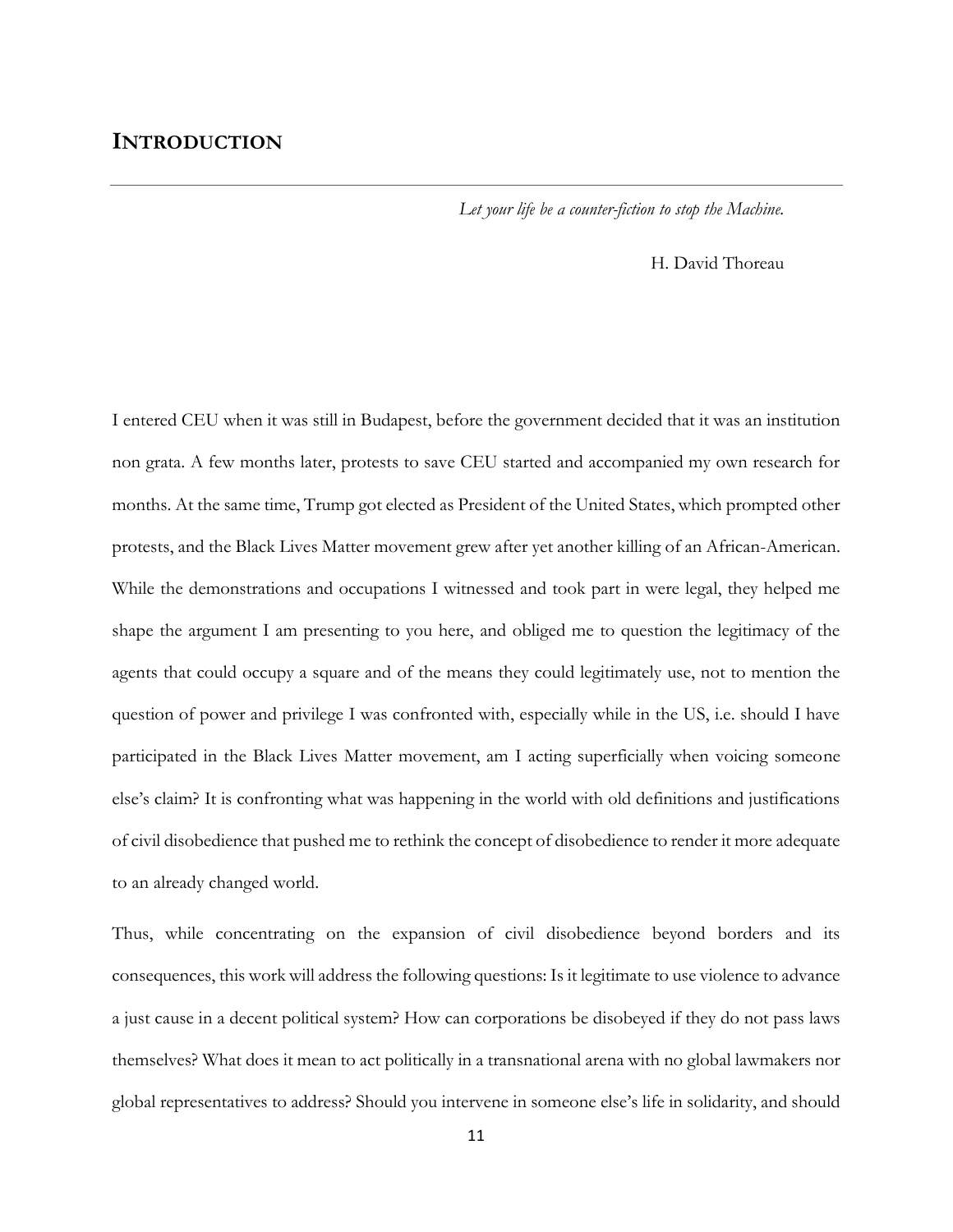you care if some people end up being worse-off because of your intervention, provided your actions are promoting justice overall?

In particular, this work revises the Rawlsian paradigm and applies it beyond borders, recognizing certain transnational illegal political acts as forms of transnational civil disobedience (TCD), and focuses on the problem of unintended harms transnational civil disobedience might generate, especially when protesting on behalf of unaware third parties. Departing from the evidence that we already live in a world where politics transcends borders and corporations heavily influence the lives of people worldwide, my research provides reasons to revise civil disobedience, as a political and collective expression of dissent and to consider it in transnational terms. In our globalized world, individuals protest for reasons that concern them as persons and not merely as citizens, and have a growing influence on each other also as consumers, regardless of borders. This renders them more capable to harm, but also to help which in turn makes their reciprocal moral duties more stringent, and might oblige them to resort to disobedience as a way to discharge them. At the same time, people in the richer part of the world run the risk to play the role of unrequested saviors, intervening in situations they do not know in-depth and causing more harm than good to those who are already suffering from those same wrongs protesters combat. Thus, while I propose a broader understanding of disobedience and justify acts even beyond borders, my work also intends to cast a light on the harmful consequences transnational civil disobedience may have. Despite the just causes that motivate disobedients, there is the risk that protests become the acts of privileged agents who play the revolution at the expense of others, namely exploited workers whose life prospects could worsen if disobedience is successful in its demands. Therefore, to minimize the harm produced by an act of allthings-considered justified disobedience and show respect for the agents involved, I claim demonstrators need to face the consequences of the success of their disobedience, and not simply of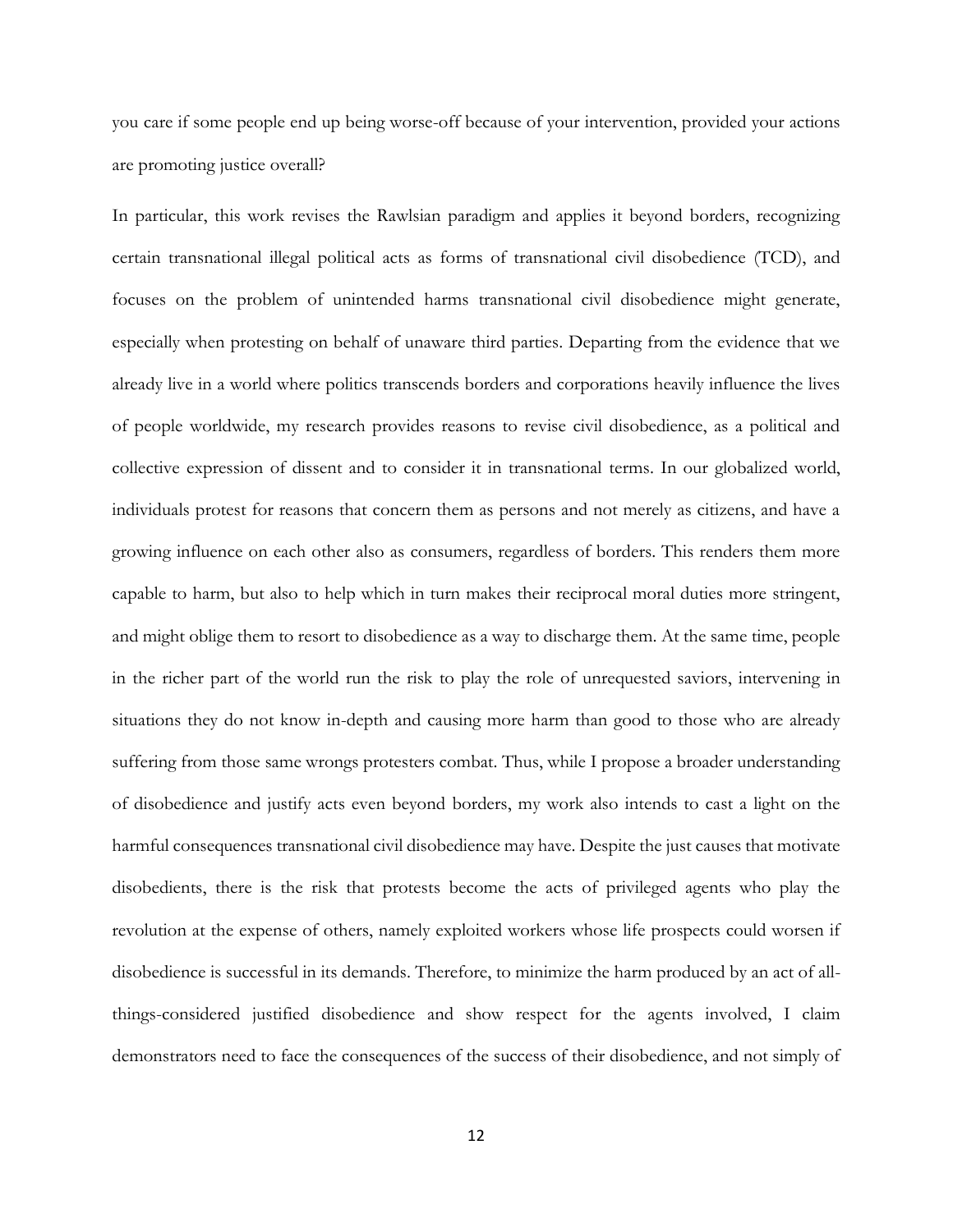their illegality, even when their disruption brings more good than harm, and be ready to support those they contribute making less economically independent.

#### **The matrix of civil disobedience**

In Chapter 1, after establishing we do have a duty to obey the law grounded in our necessity for coordination, the respect we owe to our fellows, and our reciprocal duties, I present a definition of domestic civil disobedience, highlighting the differences between disobedience and revolution on the one side, and conscientious objection on the other. I then depart from the definition of disobedience given by Rawls to dissect it and revise it. Rawls defined civil disobedience as "a public, nonviolent, conscientious yet political act contrary to law usually done with the aim of bringing about a change in the law or policies of the government" (Rawls 1999, 320). Citizens, in this framework, are the only ones justified in resorting to disobedience when the majority in power disregards certain minority's rights, or in general, before cases of rights violations they themselves suffer, when acting nonviolently, in concord with other minorities and as a last resort after other legal mechanisms have failed. Disobedients are justified only insofar as they are responsible for their acts, which for Rawls means that they have to accept the punishment that follows their illegality, as a way to demonstrate the sincerity of their commitment. In the Rawlsian framework, disobedience is a tool against the state that disobedients themselves, in their capacity as citizens, have contributed to empowering or whose decisions they have to bear.

This understanding of civil disobedience is surely not apt to account for the world as it is now, nor to capture the nuances of contemporary disobedience in the present globalized arena. If we followed the Rawlsian state and citizen-centered paradigm, many actors that now occupy the streets, migrants among them, would not qualify as civil disobedience actors, and the secrecy and anonymity utilized by some would disqualify acts that I conversely include in the definition and also justify. In my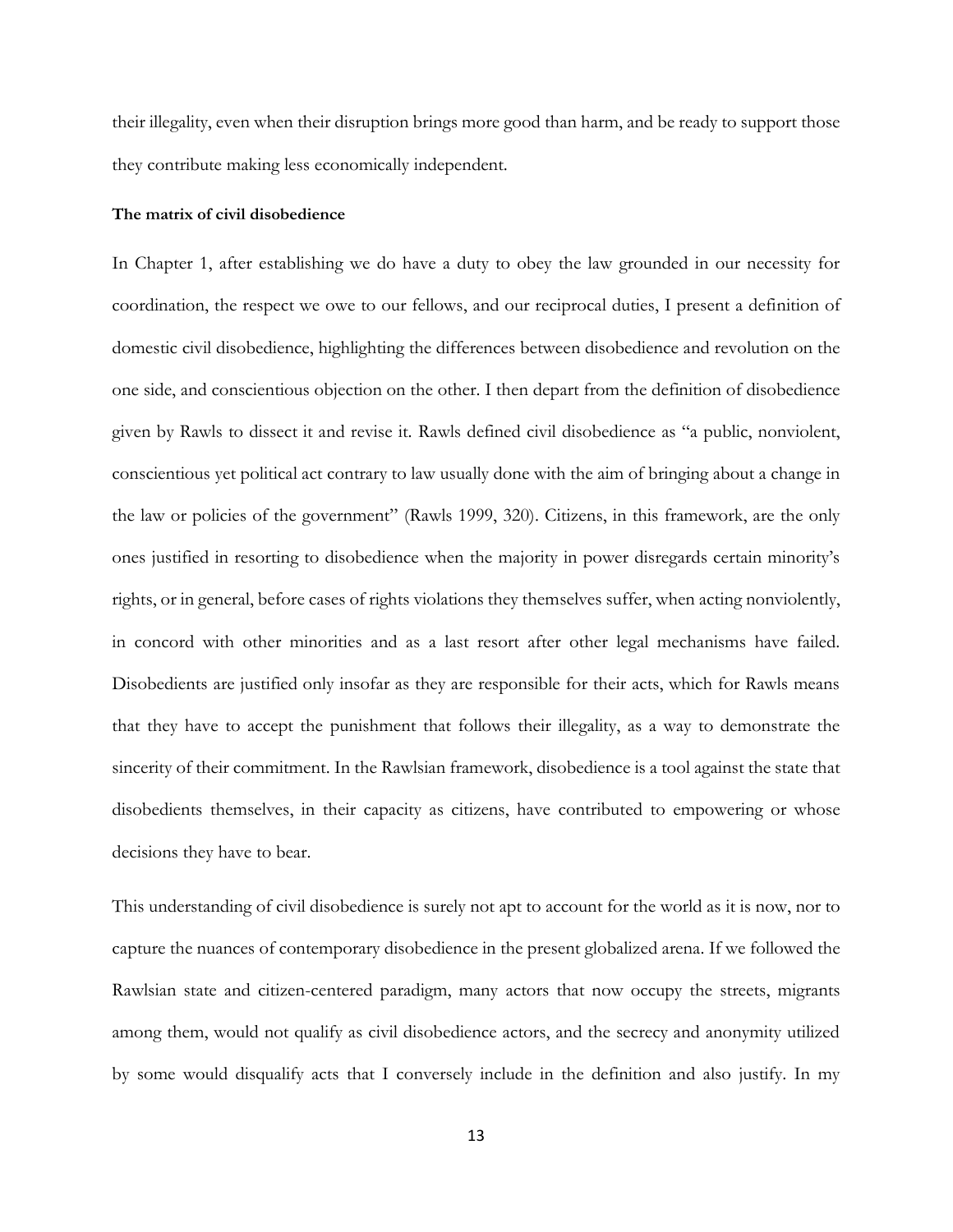framework, civil disobedience includes acts that while remaining political and morally motivated, are not primarily communicative, nor do they imply an ex-ante disclosure of the plans of the disobedients, nor are necessarily nonviolent, but rather mostly so. Indeed, I claim that a limited amount of violence does not necessarily disqualify an act from being civil, nor does the avoidance of legal punishment do it either. There are various ways in which people can be responsible for their acts and show the sincerity of their intentions, by enduring to live in exile for instance, such that legal punishment is not a necessary, not even a sufficient requirement in this regard. As for the sense of justice of the majority, I intend it as a moral capacity, rather than referring to a specific understanding of what justice requires. The idea that a civilly disobedient act, to be as such, has to be political, remains nonetheless central. At the same time, what changes is the way I intend the polity of reference, not conflated with the nation-state, but understood it also in transnational terms. Even for those who criticize Rawls (Brownlee 2012; Celikates 2016a), the attention has been mostly on the boundaries of disobedience, rather than on its borders, with few exceptions (Cooke 2019; Allen 2017; Ogunye 2015) but even in these cases, their analysis differs from mine in their approach and in the questions they pose. Still, not all political protests fall in the category of civil disobedience, and yet I acknowledge they can be justified in their own terms, such as the case of anti-fa, which I briefly touch upon.

#### **Taking disobedience beyond borders**

The conceptual analysis that occupies the first part of my work is propaedeutic to Chapter 2, since it leaves us with a revised and more inclusive understanding of civil disobedience we can test beyond borders. The transnationalization of disobedience is necessary to include as expressions of civil disobedience, those illegal political and morally motivated acts that are brought about by nonmembers, contest transnational wrongs, such as climate change, or target transnational entities. More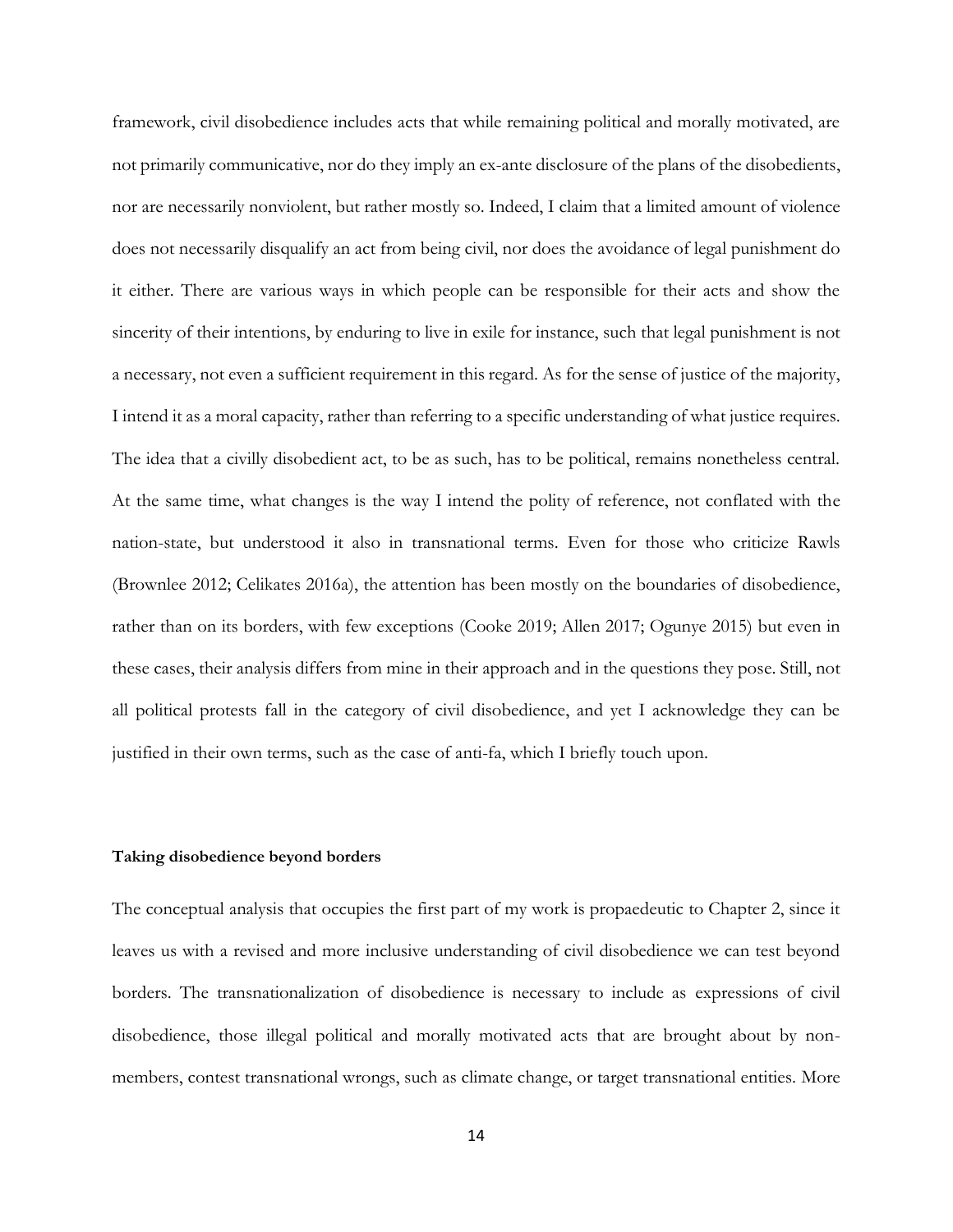precisely, with transnational disobedience, I intend illegal, political, and morally motivated acts brought about by citizens, but also migrants, by individuals acting alone, or jointly in non-governmental organizations, but also by digital disobedients, protesting as people, and not always as citizens, attacking practices and policies beyond borders. Following the conclusions I have reached in Chapter 1, I contend these agents exhibit the fundamental characteristics to be civilly disobedient even when they act anonymously or do not always undergo trial. Understanding civil disobedience in transnational terms matters as it highlights the global scope of the expressed grievances, the relevance they do have for individuals regardless of their membership status, and the fact that disobedients urge the responsibilities to be borne globally. Even more, this inclusiveness is important given the particular moral position of civil disobedience, whereby its agents are recognized as morally motivated and are therefore distinct from common criminals, which also suggests that leniency should be used in the courts. Still, it is not obvious that disobedience should be justified, especially beyond borders, and we still need justifications for the disruption protesters cause, which I will develop in Chapter 3.

#### **Legitimizing Disobedience**

Drawing from the definitions of civil and transnational disobedience I have given in the previous chapters, in Chapter 3 I approach the justifications of civil and transnational disobedience. This chapter is divided into two different sections, the first one dedicated to the wrongs that might justify disobedience, the other to the duties that might not simply justify it, but also require it. When the wrongs I detail in the first section are committed, the duties I present in the second part activate. For instance, the first section details the infringements that correspond to the harms that might activate the duty not to harm, the duty of solidarity or Samaritanism, and the natural duty of justice that occupy the second section.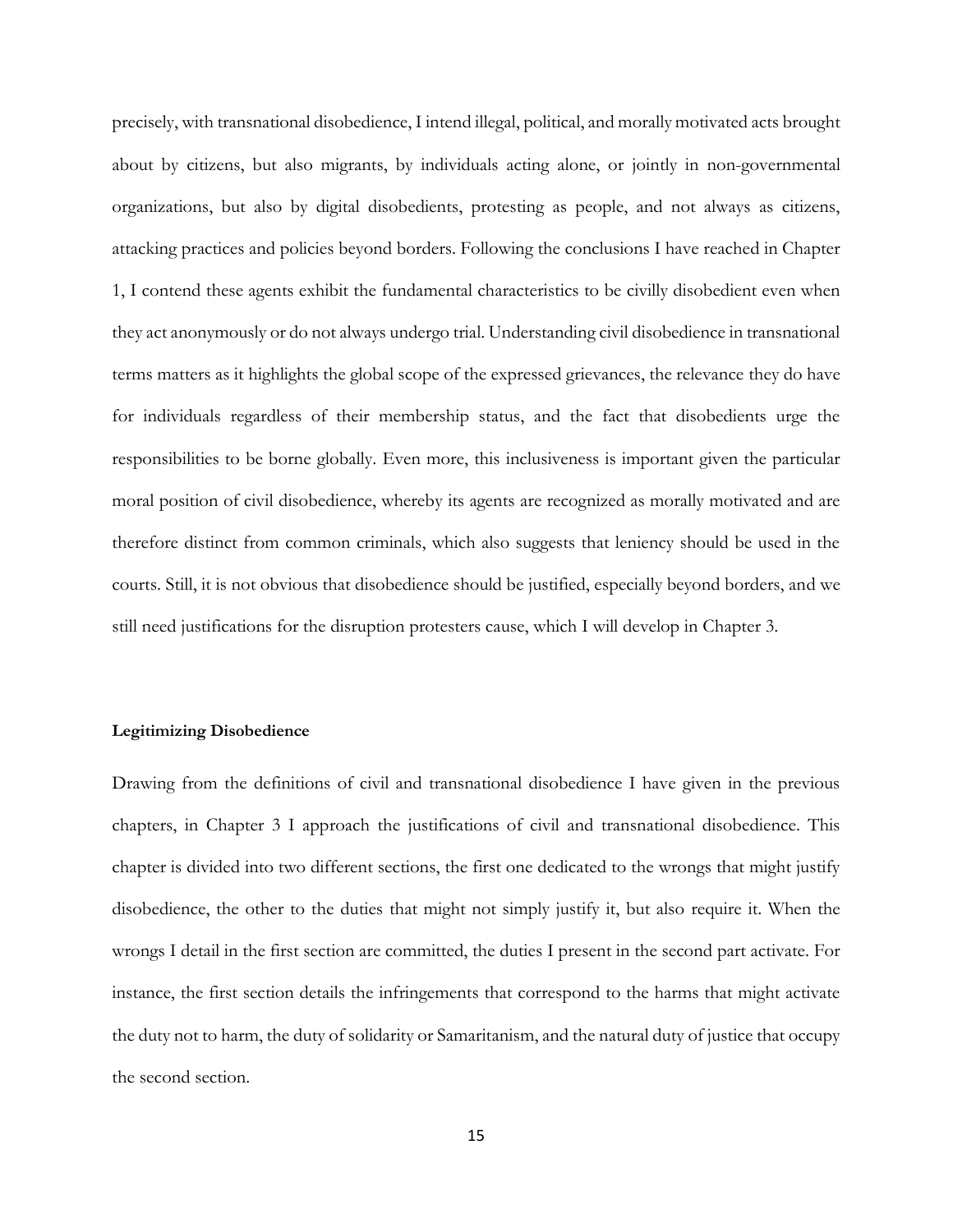Justifying civil and transnational civil disobedience (TCD) requires us to confront both with the liberal tradition that sees disobedience as a remedial right to fight for political and civil rights, and the democratic one that justifies disobedience as an occasion to participate more democratically (Markovits 2005), or sees it as a right when the classical, legal, participatory avenues we have a right to, are not available (Lefkowitz 2007). Thus, provided and assuming disobedience is chosen as the last resort, always trying to minimize the harm caused to others, I specifically focus on the wrongs that constitute a morally valid reason, or a just cause, to resort to disobedience. So, I claim that basic rights violations, the unconstitutionality of the law, the lack of participatory avenues both domestically and transnationally are among the wrongs that legitimately justify the resort to disobedience. I also claim that we might have a right to participate even across borders, which can then also ground a right to transnational disobedience. The wrongs that might justify disobedience activate also our natural moral duties, such as the duty not to harm, the duty of solidarity, and the natural duty of justice. These, might not simply justify, but demand TCD (Delmas 2018a; Ogunye 2015). At the same time, these very same infringements might also justify disobedience as a preventive mechanism of defense. Still, although I have established certain wrongs justly motivate disobedience, this is not sufficient to justify it, especially when it occurs transnationally. It is on the limits of the justifications we can adopt for TCD that I work on in Chapter 4.

#### **Out of proportion or the risk of being a white savior**

In this last chapter, I want to question whether regardless of the just causes we have discussed in Chapter 3, there are cases in which protests are unjustifiable, or could give rise to additional duties given the harm they cause. I will show that a very successful disobedience campaign, while being all things considered justifiable, can have harmful results for some of the people involved. While some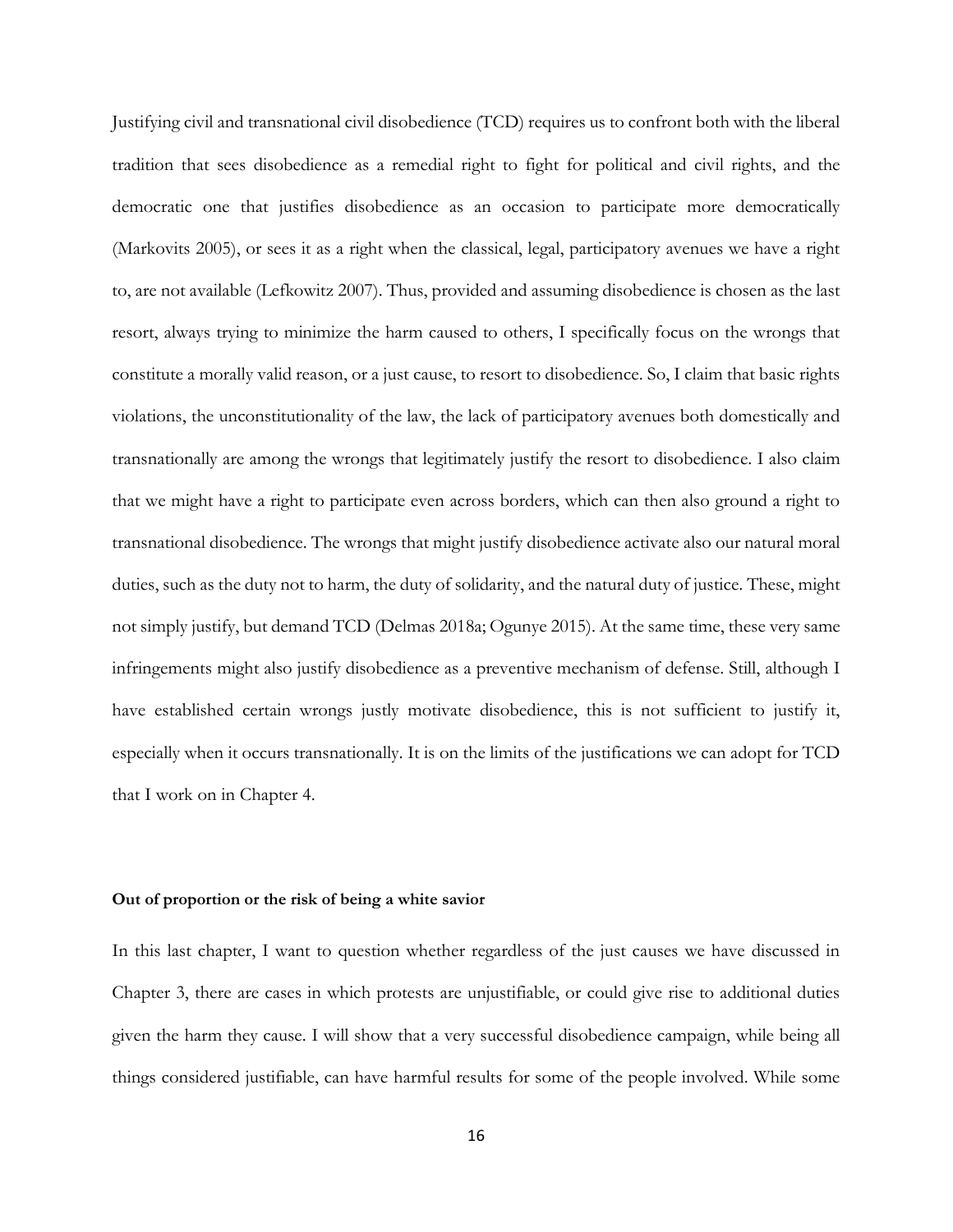have written about the consequences that disobeying has for the activists, in terms of their growth as political agents (Scheuerman 2021), there has been a lack of thinking about the practical results of disobedience for those disobedients disobey for, beyond borders. Aside from bystanders, the attention has never been on those harmed by disobedience, partly because the harm caused is, by assumption, very limited, and so proportional to the good produced, partly because in a domestic framework there are already redressing mechanisms that support those made worse-off. However, these are absent in the transnational framework, which is why in the fourth and last chapter, I argue for a duty to redress those people disobedients make worse-off, regardless of the overall good protesters may bring about. So, by drawing a parallelism with just war theory I will contend that TCD can be justified if it has a just cause, if it is proportional and is likely successful, but also if it properly considers the plans of life of those involved. More in detail, I will highlight the importance of treating people with dignity as autonomous agents and of not speaking on their behalf, especially when their life could be worsened by the results of our actions. As for the proportionality requirement, I consider it is fulfilled only when those affected are granted the means to live a life as good as the one they had before disobedience occurred, and not simply when all things considered, the harm averted is superior to the one caused.

Indeed, while this work aims at justifying more acts of disobedience than past theories did, it also wants individuals to be cautious when disobeying especially transnationally and on someone else's behalf. While we cannot simply accept an unfair status-quo fearing harming a few people, not all forms of disobedience are equally respectful of all the people involved, nor do they solve the root causes of injustice. To properly respect people implies protecting their plans of life, which might impose duties to redress them the moment they are harmed, even by a just disobedience. Transnational disobedients should not be saviors, acting as a deus ex machina, without considering the consequences their wellintended and overall just acts may have on these. Instead, while fighting for what they believe to be a